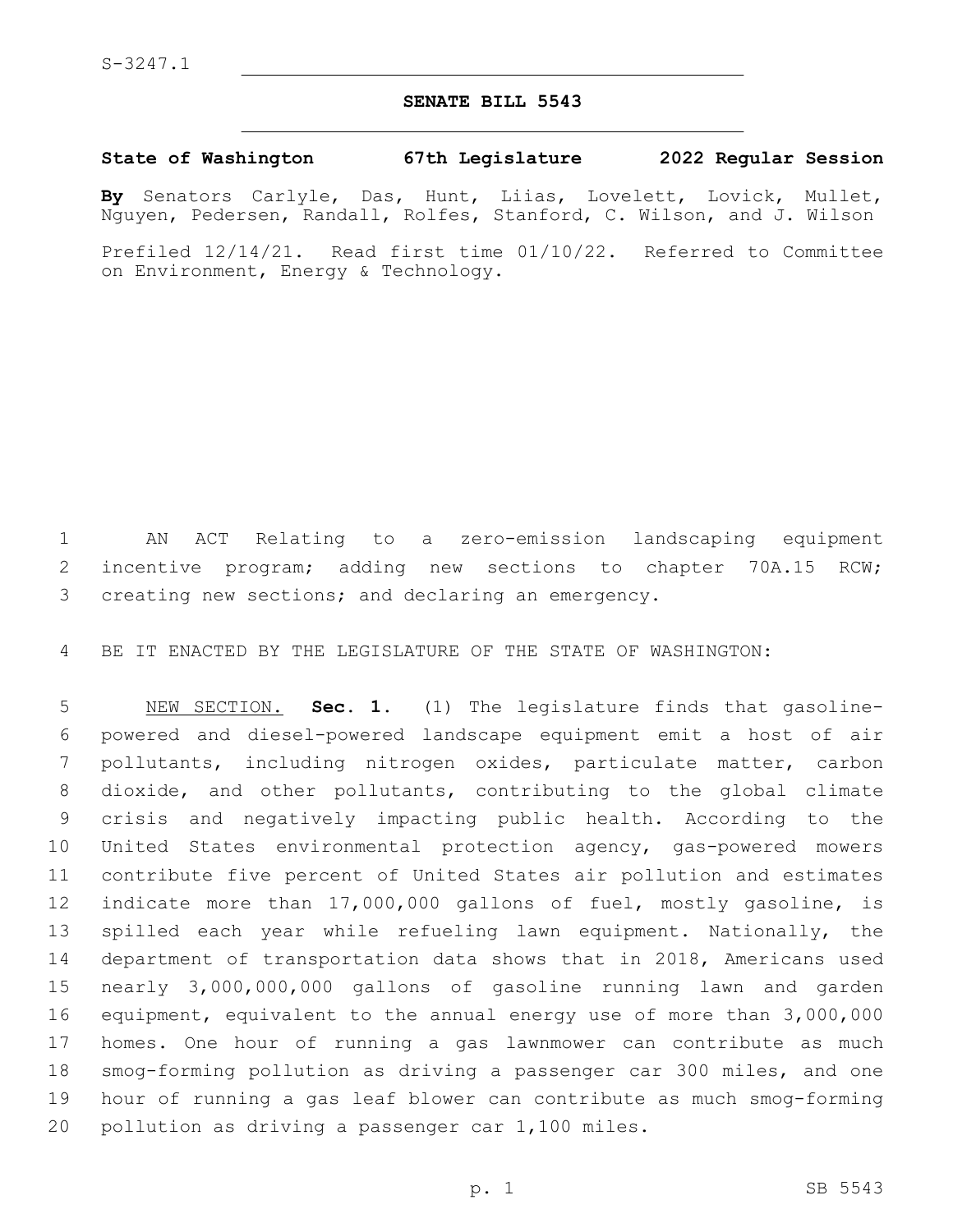(2) The legislature further finds that the small gas engines used in lawn and garden equipment are not only bad for the environment and contributing to climate change, but they can also cause asthma, hearing loss, and other health issues for workers who use them. Going electric can generate health benefits and protect those who have to hear, handle, and inhale gas engines for hours on end. Additionally, the noise from gas-powered equipment can be a nuisance, with many communities enacting restrictions on the use of commercial lawn equipment. Residents value the quiet of electric equipment, especially during a time when many are working from home.

 (3) The legislature further finds that the technology and consumer markets are ready for the transition to cleaner, all- electric lawn and garden equipment. In some instances, electric and battery-operated equipment are just as powerful as gas, and more efficient. The market share of battery-powered lawn equipment is 16 growing at a rate three times faster than gas, and already, many homeowners, businesses, cities, and universities have converted to all-electric landscaping equipment. It is estimated that the volume of electric-powered lawn equipment that North American manufacturers shipped jumped from about 9,000,000 units in 2015 to over 16,000,000 in 2020, an increase of more than 75 percent in only five years, and during that time, electric equipment went from roughly 32 percent to 44 percent of the overall lawn equipment market. Some manufacturers even have plans to cease the production of gas-powered equipment.

 (4) Therefore, the legislature intends to establish a zero- emission landscaping equipment incentive and exchange pilot program to accelerate the phase out of super-polluting gas-powered equipment by assisting residents and businesses in transitioning to cleaner alternatives.29

 NEW SECTION. **Sec. 2.** A new section is added to chapter 70A.15 31 RCW to read as follows:

 (1) Subject to the availability of amounts appropriated for this specific purpose, a zero-emission landscaping equipment incentive and exchange pilot program is established in order to help residents and professional landscapers and gardeners make the switch from gasoline- powered or diesel-powered landscaping equipment to new all-electric 37 landscaping equipment.

 (2) The goal of the program is to improve air quality by exchanging older, polluting gasoline-powered or diesel-powered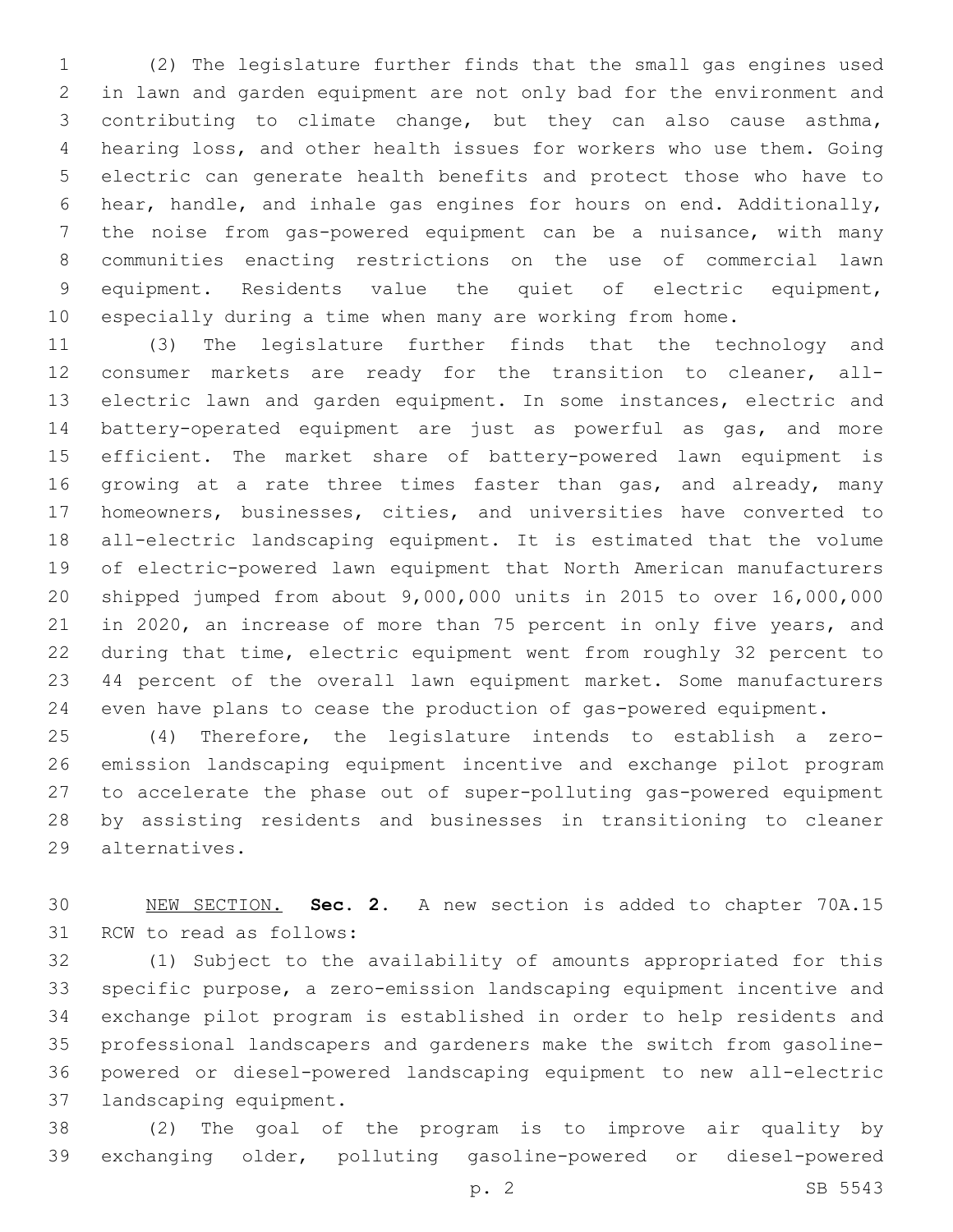landscaping equipment for new zero-emission electric equipment for operation by commercial businesses and residents in Washington.

 (3) The program must be administered by the department and the department may coordinate with local clean air agencies and regional offices, where a local clean air agency does not exist, to administer 6 the program.

 (4)(a) Incentives must be offered in the form of a rebate and go towards the replacement of gasoline-powered or diesel-powered landscaping equipment with new all-electric landscaping equipment.

10 (b) The program may provide an award of:

 (i) One hundred dollars for any equipment with a purchase price of up to \$300, including any sales and use tax; and

 (ii) Two hundred dollars for any equipment with a purchase price 14 over \$300, including any sales and use tax.

15 (5)(a) Eligible recipients include:

 (i) Residential owners and operators of gasoline-powered or 17 diesel-powered landscaping equipment; and

18 (ii) Commercial landscaping businesses.

 (b) Reimbursement awards are limited to a maximum of one award per residential applicant and three awards per business applicant.

(6) Eligible equipment includes:21

(a) Edgers, trimmers, chainsaws, and pole saws;

23 (b) Leaf blowers and vacuums;

(c) Walk-behind mowers;24

25 (d) Ride-on or stand-ride mowers;

26 (e) Additional batteries and chargers; and

(f) Other equipment approved by the department.

 (7) Rebates for purchase must go towards new all-electric equipment, which has not been previously used or previously owned, and equipment must be purchased from a retail store or online 31 retailer.

 (8) Eligible applicants must currently own and operate a working gasoline-powered or diesel-powered piece of landscaping equipment.

 (9) At least one operable gasoline-powered or diesel-powered piece of landscaping equipment must be scrapped to qualify for a rebate on the purchase of all-electric replacement equipment, but a rebate award may go toward the purchase of any eligible piece of equipment or any combination of eligible equipment.